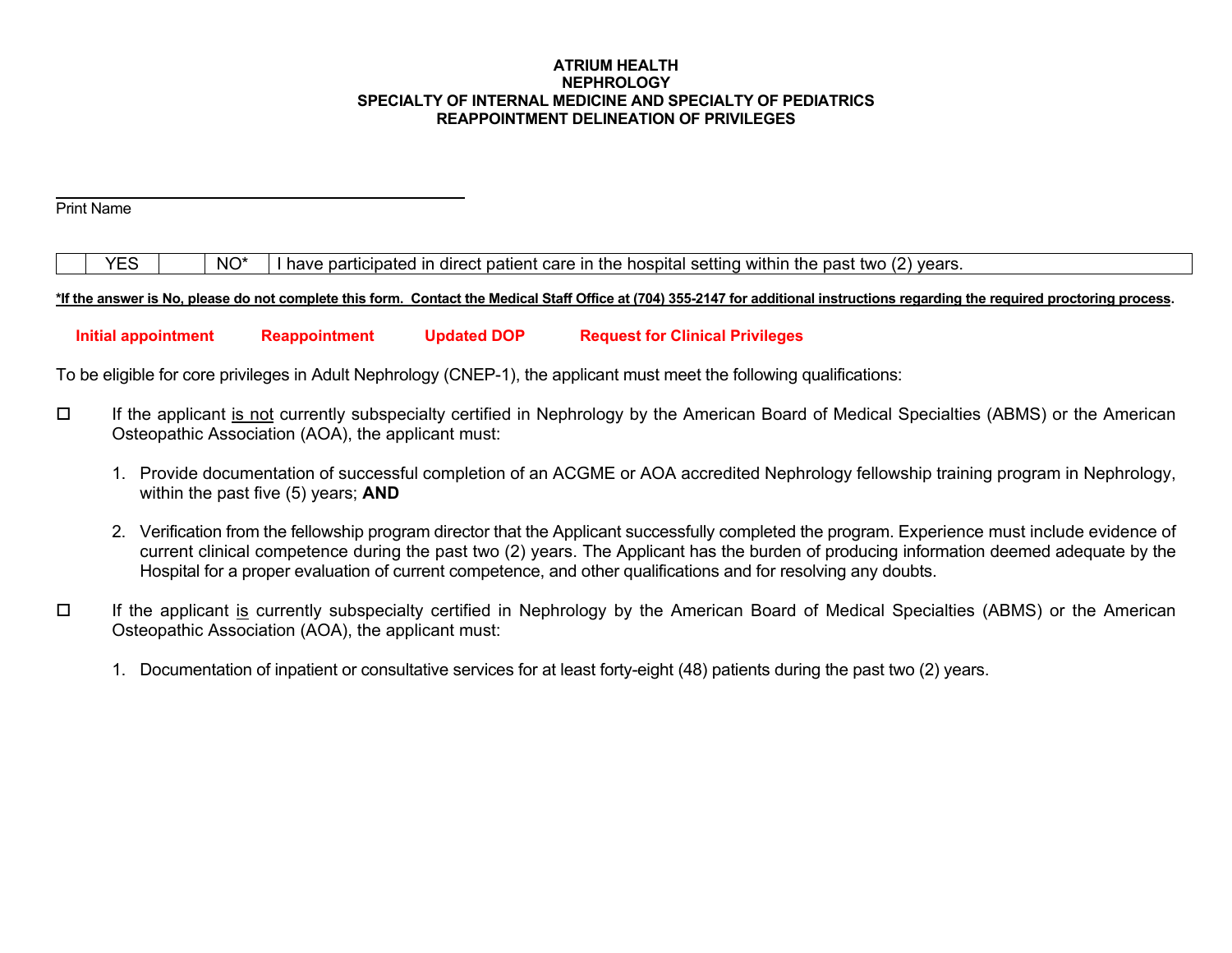Atrium Health Nephrology - Specialty of Internal Medicine and Pediatrics Delineation of Privileges Page 2 of 11

Print Name

To be eligible for core privileges in Pediatric Nephrology (CNEP-2), the applicant must meet the following qualifications:

- If the applicant is not currently subspecialty certified in Nephrology by the American Board of Pediatrics (ABP) or the American Osteopathic Board of Pediatrics (AOBP), the applicant must:
	- 1. Provide documentation of successful completion of an ACGME or an AOA accredited Pediatric Nephrology fellowship training program, within the past five (5) years; **AND**
	- 2. Verification from the fellowship program director that the Applicant successfully completed the program. Experience must include evidence of current clinical competence during the past two (2) years. The Applicant has the burden of producing information deemed adequate by the Hospital for a proper evaluation of current competence, and other qualifications and for resolving any doubts.
- $\Box$  If the applicant is currently subspecialty certified in Pediatric Nephrology by the American Board of Pediatrics (ABP) or the American Osteopathic Board of Pediatrics (AOBP), the applicant must:
	- 1. Documentation of inpatient or consultative services for at least forty-eight (48) pediatric patients during the past two (2) years.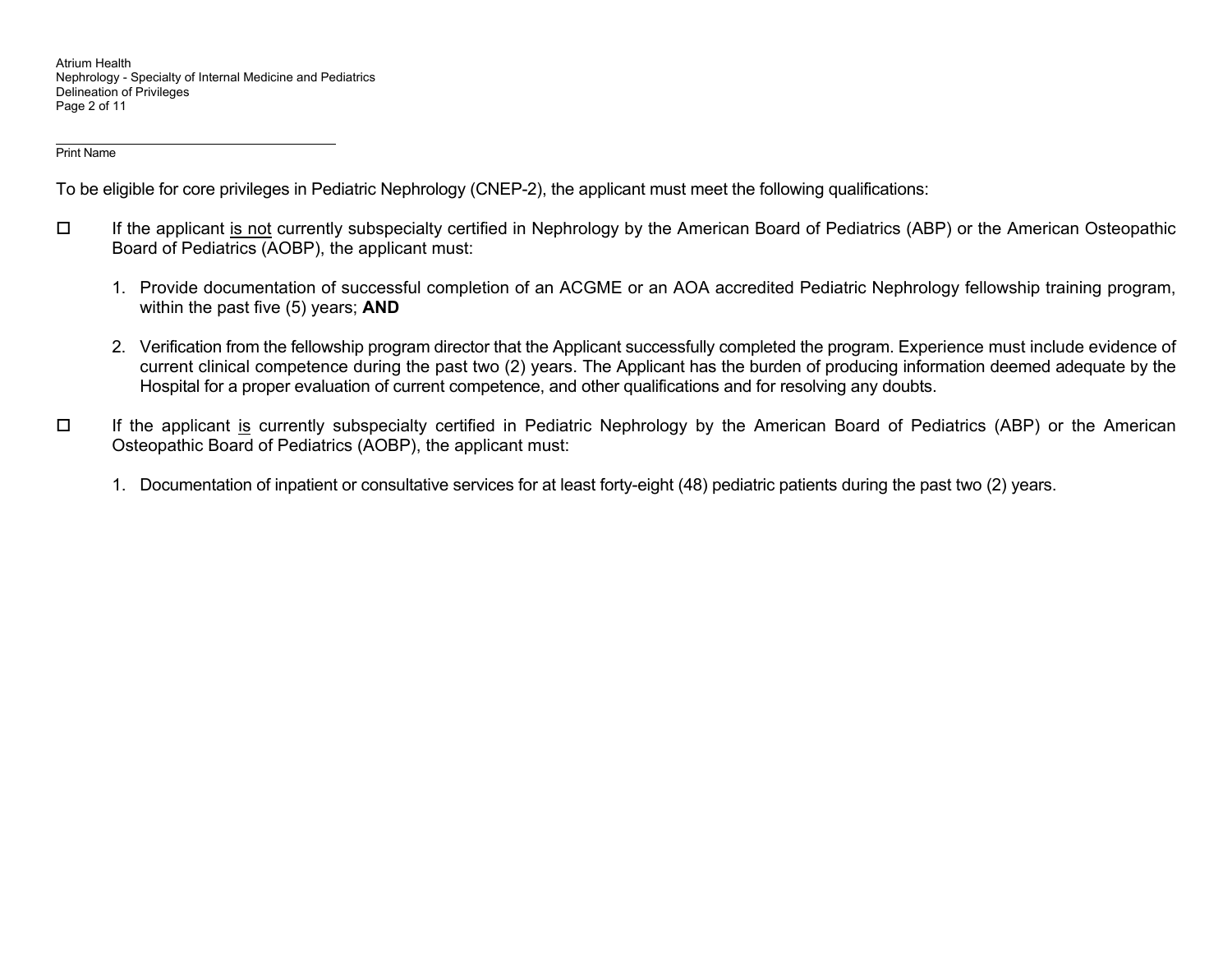Atrium Health Nephrology - Specialty of Internal Medicine and Pediatrics Delineation of Privileges Page 3 of 11

Print Name

NOTE 1: Physicians must apply for "Core" privileges in order to be eligible for clinical privileges in the Specialty of Nephrology at any facility within Atrium Health.

NOTE 2: "Core" privileges can not be amended or altered in any way.

NOTE 3: If "general" Internal Medicine or "general" Pediatric privileges are required, please request the appropriate additional delineation of privileges forms.

NOTE 4: Please note that the exercise of certain privileges enumerated herein is necessarily limited by the operational, and resource constraints of the facility. All procedures must be performed within a clinical setting with the capabilities and organizational structure required to provide appropriate support.

| <b>CMC</b> | <b>Pineville</b> | University<br>City | <b>CR</b> | Lincoln | <b>Cabarrus</b> | <b>Union</b> | <b>Stanly</b> | Anson | <b>Cleveland</b> |        | <b>ADULT NEPHROLOGY CORE PRIVILEGES</b>                                                                                                                                                                                                                                                                                                                                                                                                                                                                                                                                                                                                                                                                                                                         |
|------------|------------------|--------------------|-----------|---------|-----------------|--------------|---------------|-------|------------------|--------|-----------------------------------------------------------------------------------------------------------------------------------------------------------------------------------------------------------------------------------------------------------------------------------------------------------------------------------------------------------------------------------------------------------------------------------------------------------------------------------------------------------------------------------------------------------------------------------------------------------------------------------------------------------------------------------------------------------------------------------------------------------------|
|            |                  |                    | N/A       |         |                 |              |               |       |                  | CNEP-1 | Privileges to provide comprehensive examination,<br>consultation, diagnosis and treatment of diseases and<br>disorders of the kidney and urinary tract on patients of<br>all ages, except where specifically excluded from<br>practice. including chronic kidney disease and acute<br>kidney injury; vascular disease including vasculitidies;<br>tubulointerstitial disease and glomerular disease of<br>the kidney; treatment and evaluation of hypertension;<br>evalution and treatment of fluid and electrolyte<br>abnormalities; total parenteral nutrition/nutritional<br>management. The core privileges in this specialty<br>include the procedures listed below and such other<br>procedures that are extensions of the same<br>techniques and skills. |

Adult Nephrology Core Privileges include performance of history and physical exam; acute/chronic hemodialysis, acute/chronic peritoneal dialysis; slow low efficiency dialysis SLED (and other Hybrid forms of dialysis), continuous venovenous hemo-dialysis/filtration/diafiltration, continuous arteriovenous hemo-dialysis/filtration/diafiltration; percutaneous tunneled and non-tunnelled dialysis catheter placement, percutaneous tunneled and non-tunnelled dialysis catheter removal; slow continuous ultrafiltration, hemofiltration, hemoperfusion; dialytic management of toxicologic overdose and side effect; biopsy of the native and transplanted kidney; preoperative evaluation and preparation for transplantation; care of the transplant patient beyond the initial post-operative period.

Maintenance Criteria for Continued Privileges (CNEP-1):

The Physician must submit a minimum of ten (10) representative samples of Adult Nephrology Core procedures during the past two (2) year period based on acceptable results of ongoing professional practice evaluation and outcomes to reapply for privileges. This will be reviewed at the time of reappointment. Physicians who would like to continue to hold any Adult Nephrology Core privileges (CNEP-1) but are unable to document the minimal number will be requested to voluntarily withdraw their request for such privileges and to complete the necessary proctoring forms.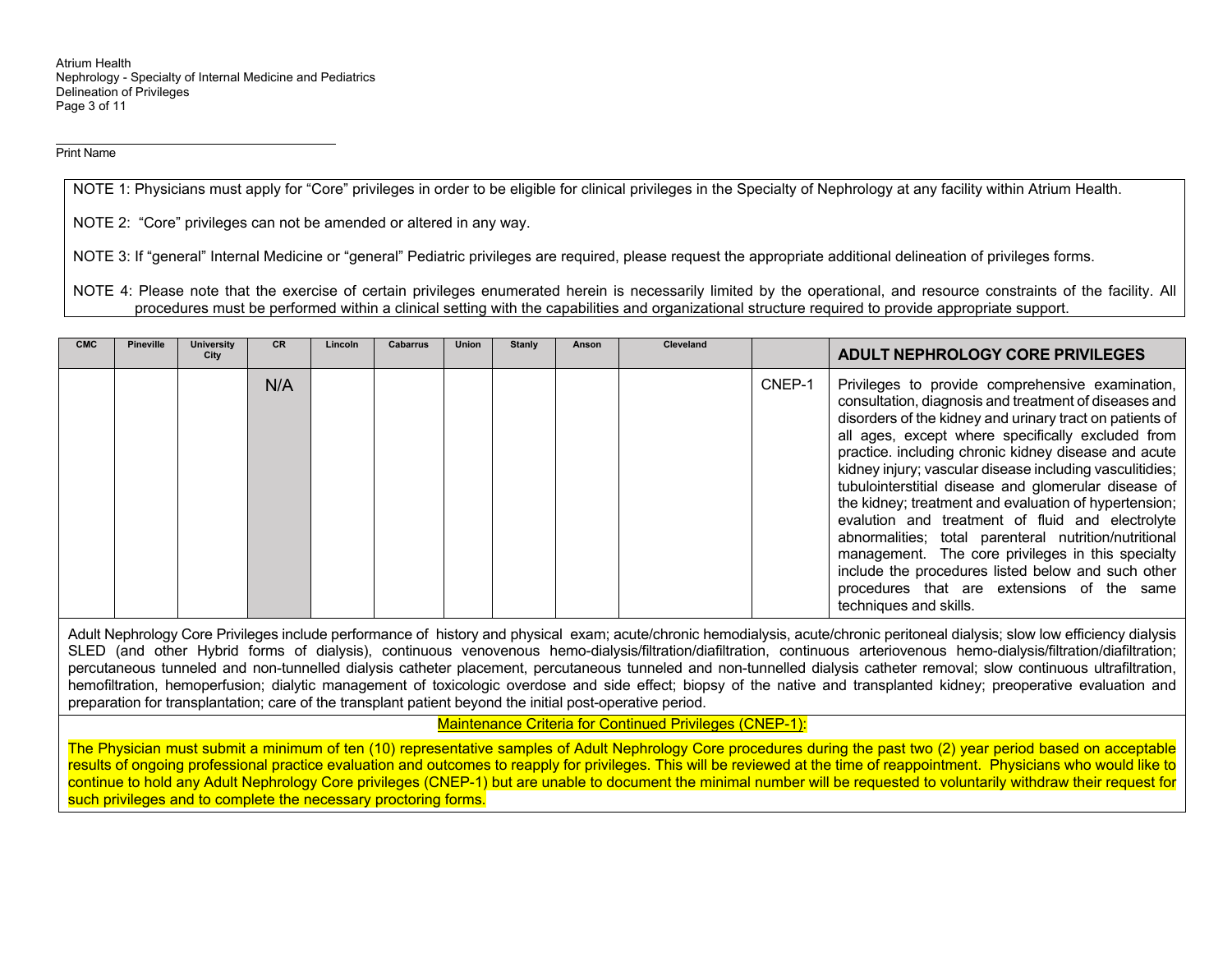Atrium Health Nephrology - Specialty of Internal Medicine and Pediatrics Delineation of Privileges Page 4 of 11

Print Name

| <b>CMC</b> | Pineville | <b>University</b><br>City | <b>CR</b> | Lincoln | <b>Cabarrus</b> | <b>Union</b> | Stanly | Anson | Cleveland |        | <b>CORE NEPHROLOGY PRIVILEGES -</b><br><b>REHABILITATION HOSPITAL SETTING ONLY</b>                                                                                                                                     |
|------------|-----------|---------------------------|-----------|---------|-----------------|--------------|--------|-------|-----------|--------|------------------------------------------------------------------------------------------------------------------------------------------------------------------------------------------------------------------------|
| N/A        | N/A       | N/A                       |           | N/A     | N/A             | N/A          | N/A    | N/A   | N/A       | CNEP-7 | Privileges include evaluation and management,<br>as well as procedures approved for performance<br>within the acute rehabilitation setting, in<br>conjunction with the comprehensive rehabilitation<br>treatment plan. |

| <b>CMC</b> | Pineville | <b>University</b><br>City | <b>CR</b> | Lincoln | <b>Cabarrus</b> | Union | <b>Stanly</b> | Anson | <b>Cleveland</b> |        | <b>PEDIATRIC NEPHROLOGY CORE PRIVILEGES</b>                                                                                                                                                                                                                                                                                                                                                                                                                                                                                                                                                                                                                           |
|------------|-----------|---------------------------|-----------|---------|-----------------|-------|---------------|-------|------------------|--------|-----------------------------------------------------------------------------------------------------------------------------------------------------------------------------------------------------------------------------------------------------------------------------------------------------------------------------------------------------------------------------------------------------------------------------------------------------------------------------------------------------------------------------------------------------------------------------------------------------------------------------------------------------------------------|
|            |           |                           | N/A       |         |                 |       |               |       |                  | CNEP-2 | Privileges to evaluate, diagnose and provide<br>consultation and treatment to infants, children and<br>adolescents with diseases and disorders or normal<br>and abnormal development and maturation of the<br>kidney and urinary tract, damage to the kidney,<br>evaluation and treatment of renal diseases, fluid<br>and electrolyte abnormalities, hypertension, and<br>renal replacement therapy. Assess, stabilize, and<br>determine the disposition of patients with emergent<br>conditions. The core privileges in this specialty<br>include the procedures listed below and such other<br>procedures that are extensions of the same<br>techniques and skills. |

Pediatric Nephrology Core Privileges include acute/chronic hemodialysis, biochemical monitoring and treatment; continuous renal replacement therapy; coordinating end stage renal care; nutritional therapy; percutaneous biopsy of native and transplanted kidney; perform history and physical exam; peritoneal dialysis; placement of peritoneal dialysis catheter; placement of temporary vascular access for hemodialysis and related procedures; preoperative evaluation and preparation for transplantation; renal transplant management; care of the transplant patient beyond the initial post-operative period.

Maintenance Criteria for Continued Privileges (CNEP-2):

The Physician must submit a minimum of ten (10) inpatient or consultative Pediatric Nephrology patient services during the past two (2) year period based on acceptable results of ongoing professional practice evaluation and outcomes to reapply for privileges. Physicians who would like to continue to hold any Pediatric Nephrology Core privileges (CNEP-2) but are unable to document the minimal number will be requested to voluntarily withdraw their request for such privileges and to complete the necessary proctoring forms.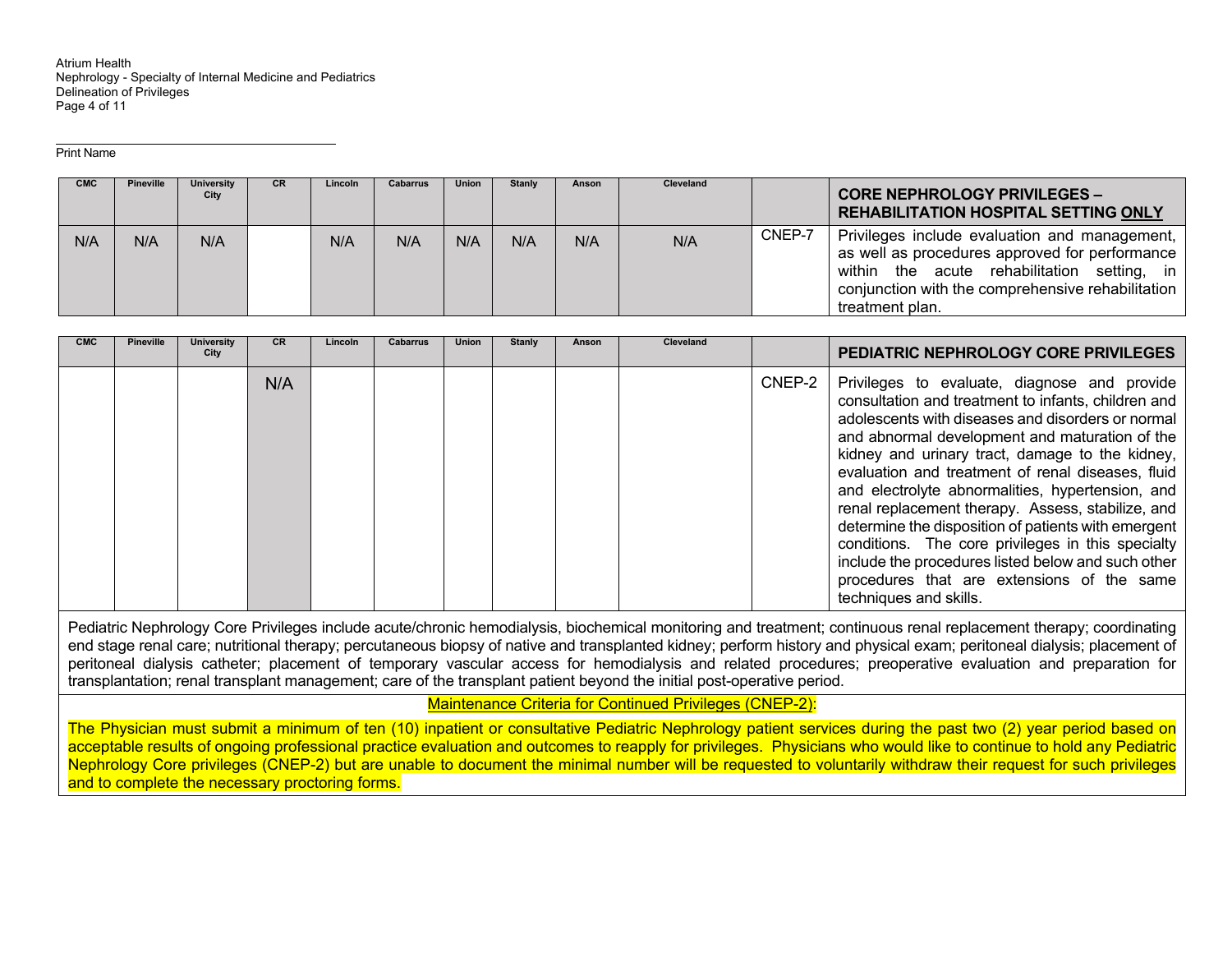Atrium Health Nephrology - Specialty of Internal Medicine and Pediatrics Delineation of Privileges Page 5 of 11

Print Name

**\*SPECIAL PRIVILEGES WITH QUALIFICATIONS AND/OR SPECIFIC CRITERIA - PROVIDE THE NUMBER OF PROCEDURES PERFORMED WITHIN THE PAST TWO YEARS AND FACILITY WHERE THE PROCEDURES WERE PERFORMED.**

| <b>CMC</b> | <b>Pineville</b> | University<br>City | <b>CR</b> | Lincoln | <b>Cabarrus</b> | Union | <b>Stanly</b> | Anson | Cleveland | <b>NEPHROLOGY SPECIAL</b><br><b>PRIVILEGES</b><br>Must apply for and Core Privileges |                                                                                                                                                         | <b>Minimum</b><br><b>Number</b><br>Required | <b>Number</b><br>Performed<br><b>Within The</b><br>Past 2<br>Years | Location |
|------------|------------------|--------------------|-----------|---------|-----------------|-------|---------------|-------|-----------|--------------------------------------------------------------------------------------|---------------------------------------------------------------------------------------------------------------------------------------------------------|---------------------------------------------|--------------------------------------------------------------------|----------|
|            | N/A              | N/A                | N/A       |         |                 |       |               |       |           | CNEP-3 $*$                                                                           | Apheresis (Pheresis)--<br>Includes Plasmapheresis<br><b>ONLY</b>                                                                                        | 5                                           |                                                                    |          |
|            | N/A              | N/A                | N/A       | N/A     | N/A             | N/A   | N/A           | N/A   | N/A       | CNEP-4*                                                                              | <b>Renal Transplant</b><br>Management                                                                                                                   | 25                                          |                                                                    |          |
|            | N/A              | N/A                | N/A       |         |                 |       |               |       |           | CNEP-6*                                                                              | Red Cell Exchange<br>Apheresis                                                                                                                          | 3                                           |                                                                    |          |
|            | N/A              | N/A                | N/A       | N/A     | N/A             | N/A   | N/A           | N/A   | N/A       | CNEP-8*                                                                              | Mononuclear Cell (MNC)<br>Apheresis/Stem Cell<br>Collection and<br>Leukapheresis/White<br>Blood Cell (WBC)<br>Depletion/Extracorporeal<br>Photopheresis | 3                                           |                                                                    |          |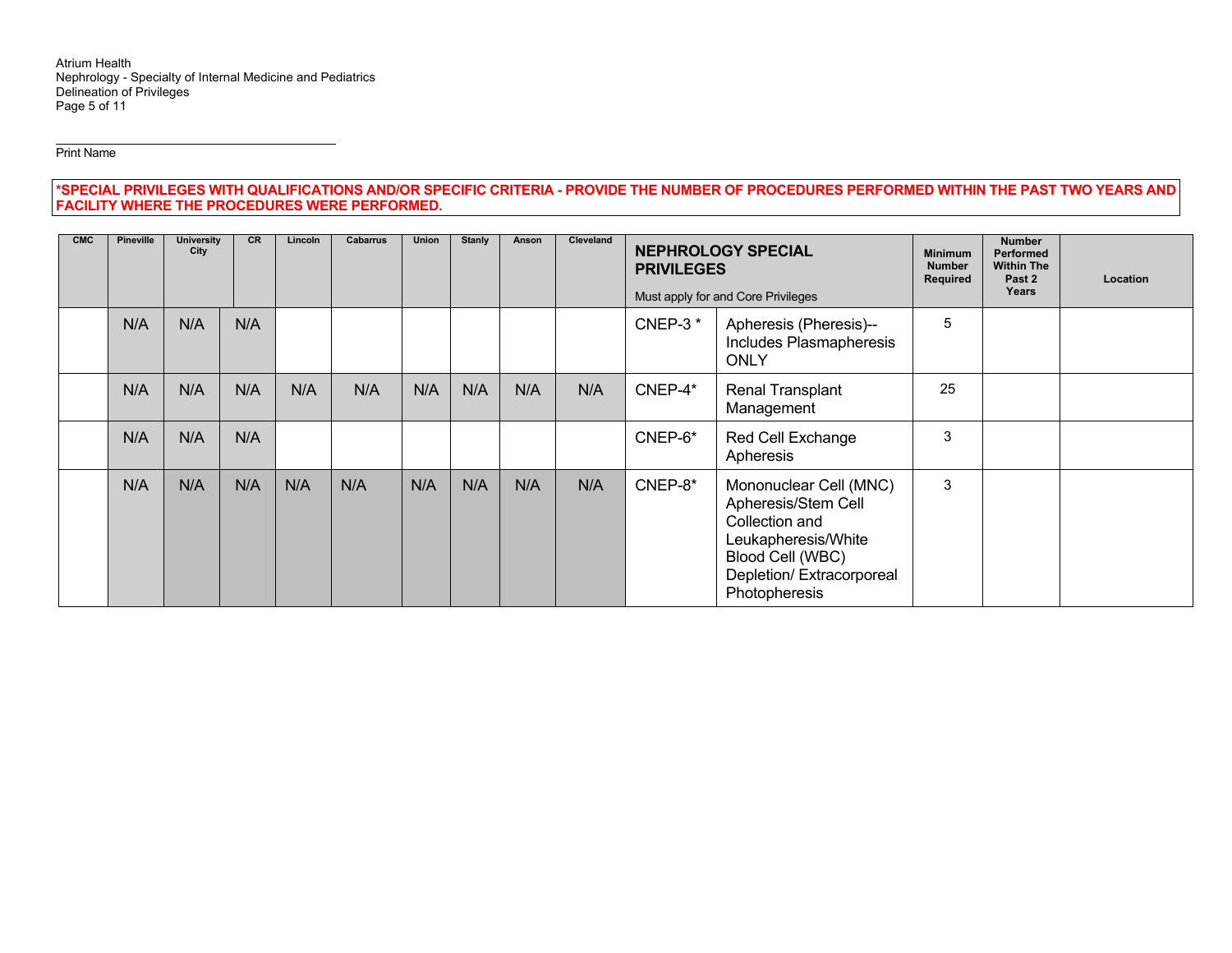Atrium Health Nephrology - Specialty of Internal Medicine and Pediatrics Delineation of Privileges Page 6 of 11

#### PRIVILEGES REQUESTED BY:

I have requested only those privileges for which by education, training, current experience, and demonstrated performance I am qualified to perform, and that I wish to exercise at Atrium Health and;

I understand that:

- a) In exercising any clinical privileges granted, I am constrained by hospital and medical staff policies and rules applicable generally and any applicable to the particular situation.
- b) Any restriction on the clinical privileges granted to me is waived in an emergency situation and in such a situation my actions are governed by the applicable section of the medical staff bylaws or related documents.

I attest that I am not currently a user of illegal drugs or do not currently abuse the use of legal drugs.

\_\_\_\_\_\_\_\_\_\_\_\_\_\_\_\_\_\_\_\_\_\_\_\_\_\_\_\_\_\_\_\_\_\_\_\_\_\_\_\_\_\_\_\_\_\_\_\_\_\_\_\_\_\_\_\_\_\_\_\_\_\_\_\_\_\_\_\_\_\_

I attest that I do not have a physical or mental condition which could affect my motor skills or ability to exercise the clinical privileges requested or that I require an accommodation in order to exercise the privileges requested safely and competently.

Signature Date Date of the Signature Date of the Date of the Date of the Date of the Date of the Date of the D

Print Name

===============================================================================================

\_\_\_\_\_\_\_\_\_\_\_\_\_\_\_\_\_\_\_\_\_\_\_\_\_\_\_\_\_\_\_\_\_\_\_\_\_\_\_\_\_\_\_\_\_\_\_\_\_\_\_\_\_\_\_\_\_\_\_\_\_\_\_\_\_\_\_\_\_\_ \_\_\_\_\_\_\_\_\_\_\_\_\_\_\_\_\_\_\_\_

Approved by CHS Medical Executive Committee 05/18/2017; AH Medical Executive Committee:01/20/2022 Approved by Board of Commissioners: 06/13/2017; 02/08/2022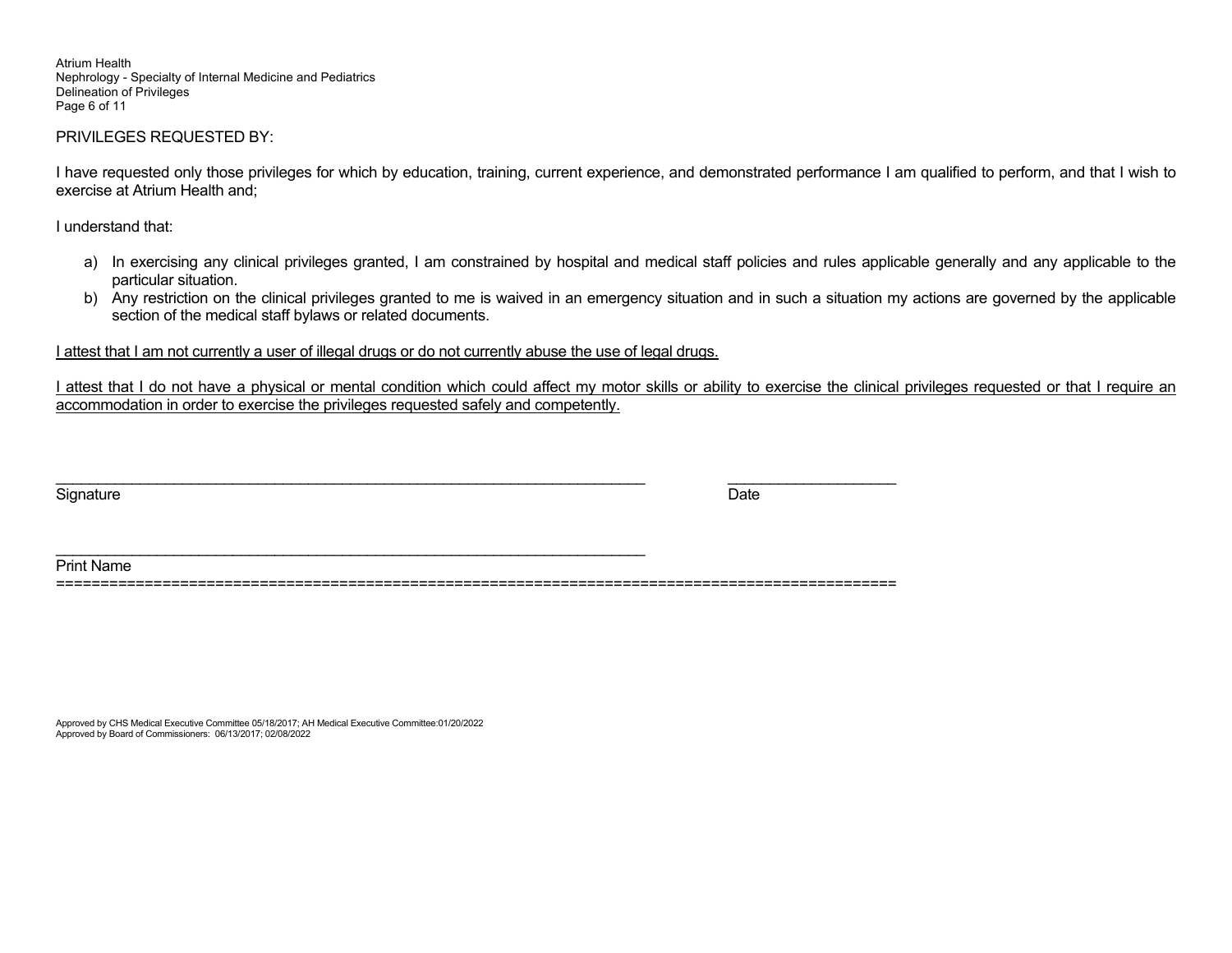Atrium Health Nephrology - Specialty of Internal Medicine and Pediatrics Delineation of Privileges Page 7 of 11

### **CNEP-3 APHERESIS (PHERESIS) - INCLUDES PLASMAPHERESIS ONLY**

**EXPLANATION:** Pheresis is the mechanical manipulation of blood in an extracorpeal circuit to separate blood into fractions (including separation by centrifugal means, membrane filtration, absorption columns, and temperature or light processing) to treat or discard the identified fraction(s) for the specific purpose of medical treatment of a particular disease. The pheresis process includes the access to the patient's blood system, manipulation of the blood in an extracorpeal circuit and associated anticoagulation, maintenance of the patient's hemodynamic status, as well as specification of the separation parameters for the mechanical device used for the separation.

**QUALIFICATIONS:** Pheresis must be supervised by a physician who is knowledgeable in the extracorpeal circulation and anticoagulation of blood. The physician must present documentation of his/her knowledge and experience in the treatment of extracorpeal circulation system, anticoagulation, hemodynamic evaluation and support, angina, myocardial infarction, cardiac arrhythmias, asthma, cardiac arrest, CPR, allergic reactions of all types including anaphylaxis, and of the risks of the techniques used to perform the particular separation required.

Physicians shall present evidence of the following:

- 1. Board Certification in Nephrology or Pediatric Nephrology; by the American Board of Medical Specialties (ABMS) or the American Osteopathic Associate (AOA); **OR**
- 1. Provide documentation of successful completion of a fellowship training program which is AGGME or AOA accredited in Nephrology or Pediatric Nephrology within the past five (5) years; **AND**
- 2. Certified by Pheresis Director (from the training institution) as having satisfactorily performed pheresis techniques under supervision for five (5) treatments over a period of two (2) years; **OR**
- 2. Certified by the Dialysis Unit Director at Carolinas Medical Center as having satisfactorily performed pheresis techniques for five (5) treatments over a period of two years.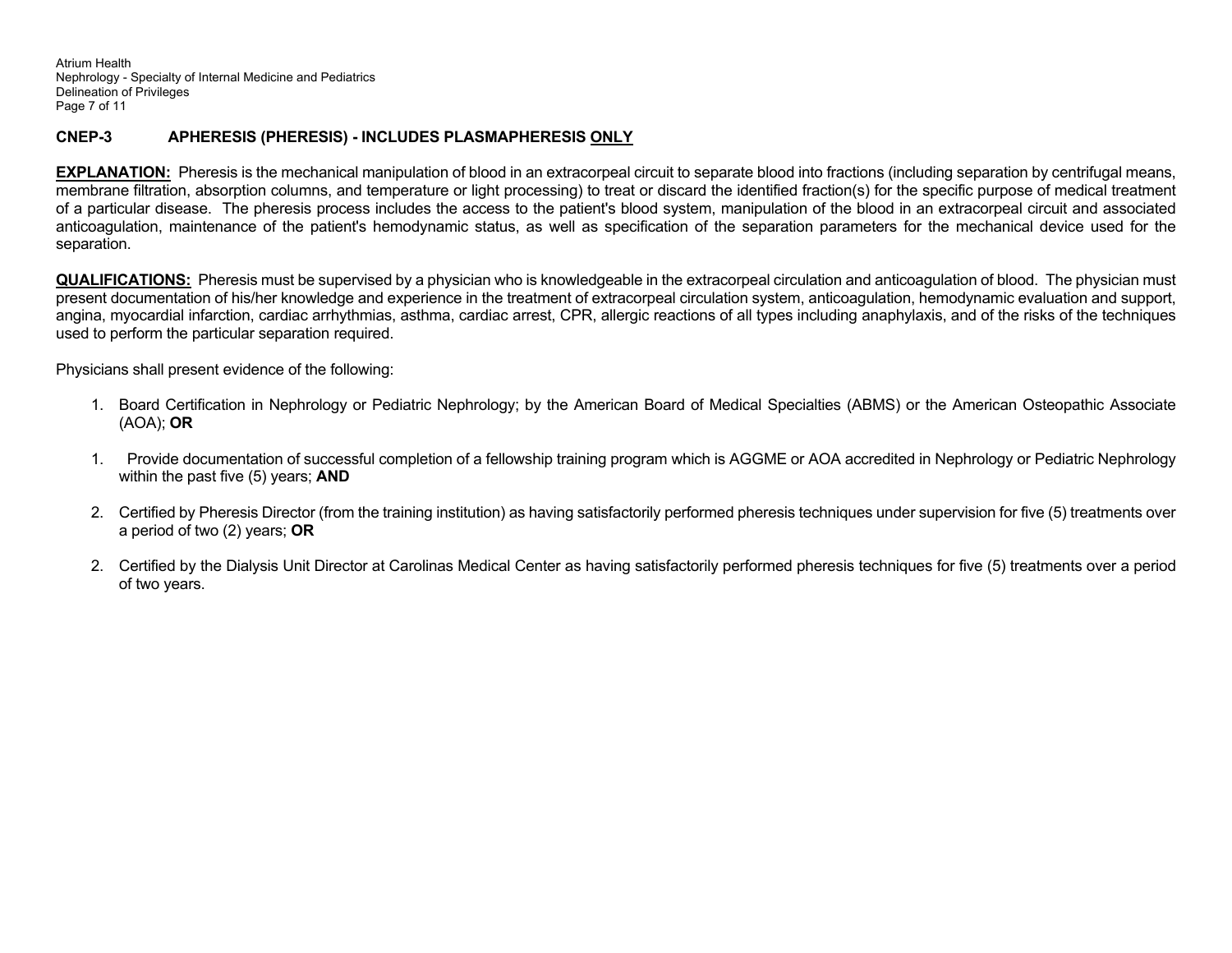Atrium Health Nephrology - Specialty of Internal Medicine and Pediatrics Delineation of Privileges Page 8 of 11

## **CNEP-4 RENAL TRANSPLANT MANAGEMENT**

**EXPLANATION:** Care and management of renal transplant patients at the time of initial transplantation of the allograft and initial postoperative period.

**QUALIFICATIONS:** Applicants shall present evidence of:

- 1. Board Certification Provide documentation of sub-specialty board certification in Nephrology or Pediatric Nephrology by the American Board of Medical Specialties (ABMS) or the American Osteopathic Association (AOA); **OR**
- 1. Provide documentation of successful completion of a fellowship training program which is AGGME or AOA accredited in Nephrology or Pediatric Nephrology within the past five (5) years; **AND**
- 2. Completion of a one (1) year fellowship training program in transplant nephrology for Adult Nephrology only (there is no fellowship for Pediatric nephrology for transplant only); **AND**
- 3. Supervision of at least twenty-five (25) renal transplant patients during a period of one year; **AND**
- 4. For Pediatric Nephrology Supervision of at least five (5) renal transplant patients during a period of one year.
- 1. Board Certification Provide documentation of sub-specialty board certification in Nephrology or Pediatric Nephrology by the American Board of Medical Specialties (ABMS) or the American Osteopathic Association (AOA); AND
- 2. For Applicants who do not have the one (1) year fellowship training in transplant nephrology; Applicants may submit total number of lifetime cases demonstrating competency in immediate care and after care of the transplant patient for review and consideration of a proctoring process by high volume nephrologists who manage transplant patients. This will be at the discretion of the Director of Transplantation in conjunction with the Chief of the Specialty of Internal Medicine or Specialty of Pediatrics. (Applicants will need to contact the Medical Staff Office for instructions for Permission to be Proctored Request Form).

Maintenance Criteria for Continued Privileges in Renal Transplant Management:

The physician must manage fifty (50) renal transplants over a two (2) year period to be eligible to reapply for Renal Transplant Management privileges. It is noted that patients may be co-managed. This will be reviewed at the time of reappointment.

To maintain a cognitive knowledge base, it is recommended that the Appointee attend at least twenty (20) hours of renal transplant management continuing medical education (CME) every two (2) years.

Pediatric Nephrology: Maintenance Criteria for Continued Privileges in Renal Transplant Management: The physician must manage ten (10) renal transplants over a two (2) year period to be eligible to reapply for Renal Transplant Management privileges. It is noted that patients may be co-managed. This will be reviewed at the time of reappointment.

To maintain a cognitive knowledge base, it is recommended that the Appointee attend at least twenty (10) hours of renal transplant management continuing medical education (CME) every two (2) years.

===================================================================================================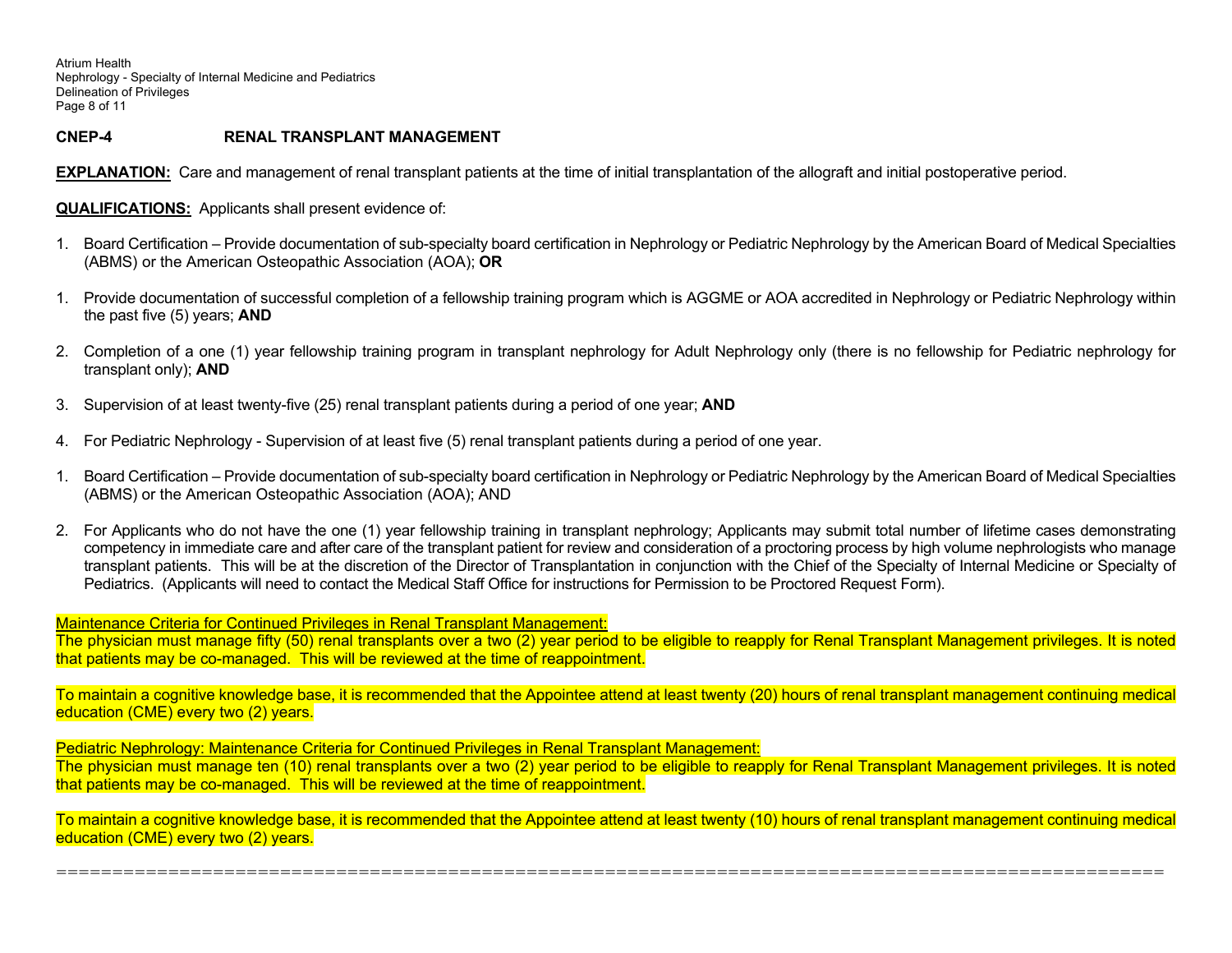Atrium Health Nephrology - Specialty of Internal Medicine and Pediatrics Delineation of Privileges Page 9 of 11

### **CNEP- 6 RED CELL EXCHANGE APHERESIS**

**EXPLANATION:** Red Cell Exchange Apheresis, also known as therapeutic erythrocytapheresis, is a nonsurgical therapy that removes and replaces a patient's red blood cells. Red Cell Exchange Apheresis involves removing blood through a needle or catheter and circulating it through a machine where the blood is separated into red cells, white cells, platelets and plasma. The red cells, which are responsible for carrying oxygen to all parts of the body, are discarded and replaced with red blood cells provided by a blood donor. The donor red blood cells circulate back to the patient with the other blood components (white cells, platelets and plasma) through a return needle.

**QUALIFICATIONS:** Red Cell Exchange Apheresis must be supervised by a physician who is knowledgeable in the extracorporeal circulation of blood. The physician must present documentation of his/her knowledge and experience in the treatment of extracorporeal circulation system, anticoagulation, hemodynamic evaluation and support, angina, myocardial infarction, cardiac arrhythmias, asthma, cardiac arrest, allergic reactions of all types including anaphylaxis, and of the risks of the techniques used to perform the particular separation required.

Physicians shall present evidence of the following:

- 1. Board Certification in Nephrology or Pediatric Nephrology by the American Board of Medical Specialties (ABMS) or American Osteopathic Association (AOA); **OR**
- 1. Provide documentation of having satisfactorily performed three (3) Red Cell Exchange Apheresis treatments during the past two (2) years; **OR**
- 1. The Applicant must complete the permission to be proctored Request form requesting to be proctored for thee (3) cases Red Cell Exchange Apheresis.

#### **OR**

- 1. Provide documentation of successful completion of a fellowship training program which is ACGME or AOA accredited in Nephrology or Pediatric Nephrology within the past five (5) years; **AND**
- 2. Certification by the Transfusion Director (from the training institution) as having satisfactorily performed Red Cell Exchange Apheresis techniques under supervision for three (3) treatments during the past two (2) years.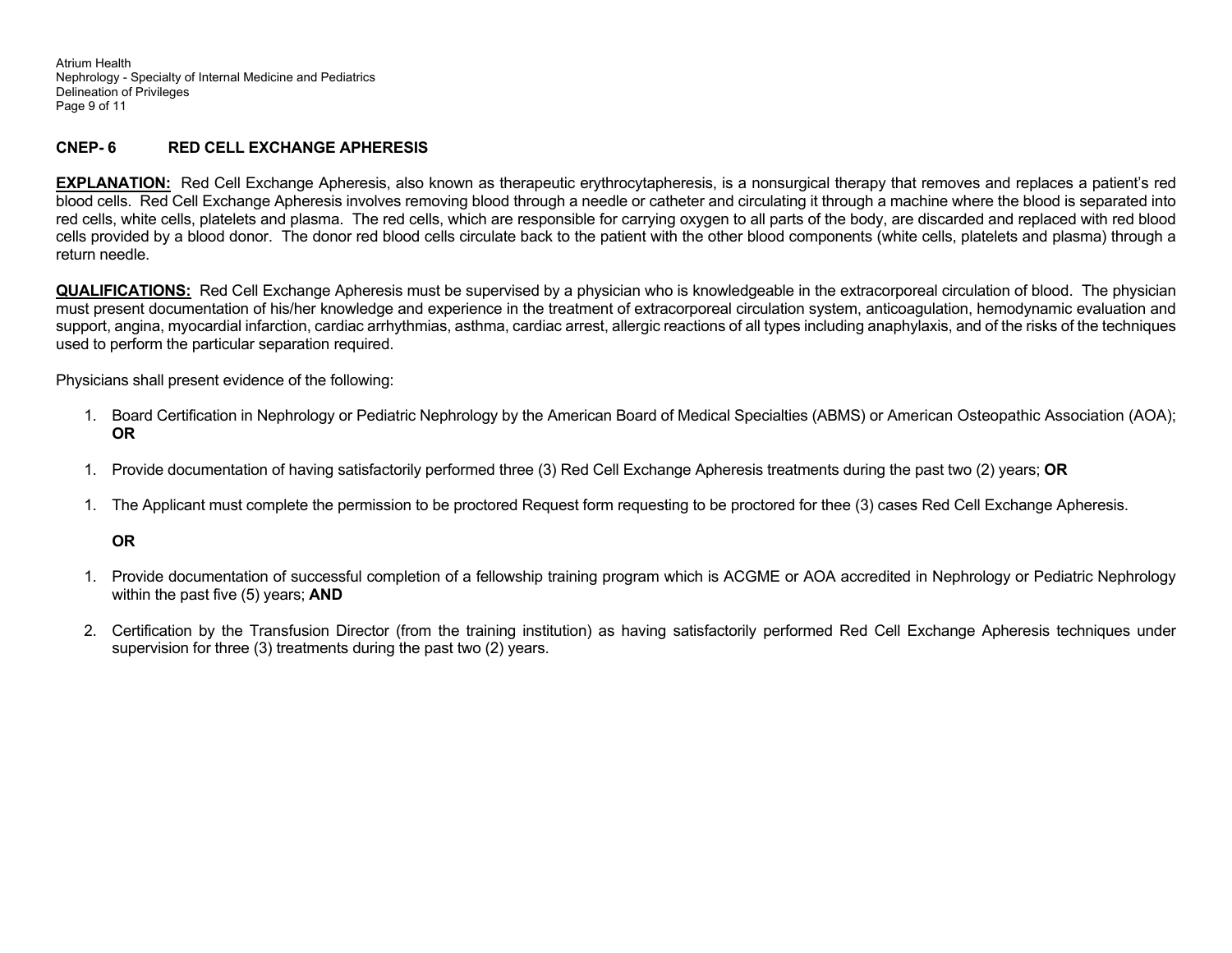### **CNEP- 8 MONONUCLEAR CELL (MNC) APHERESIS/STEM CELL COLLECTION AND LEUKAPHERESIS/WHITE BLOOD CELL (WBC) DEPLETION/ EXTRACORPOREAL PHOTOPHERESIS**

**EXPLANATION:** This apheresis procedure is used to collect stem cells for hematopoietic stem cell transplantation as well as provide white cell depletion for certain leukemias.

**SKILLS/TRAINING:** The Spectra Optia is currently used by the nephrologist for plasma exchange as well as red cell exchange with citrate anti-coagulation. The same device will be used for the current procedure. Additional training will be needed to determine the prescription for appropriate stem cell harvesting. The nephrologist will work closely with the oncology/bone marrow transplant physician to achieve this.

Physicians shall present evidence of the following:

1. Board Certification in Pediatric Nephrology by the American Board of Medical Specialties (ABMS) or American Osteopathic Association (AOA); **AND** 

2. Provide documentation of having satisfactorily performed three (3) Mononuclear Cell (MNC) Apheresis/Stem Cell Collection and Leukapheresis/White Blood Cell (WBC) Depletion/ Extracorporeal Photopheresis during the past two (2) years; **OR** 

2. The Applicant must complete the permission to be proctored Request form requesting to be proctored for thee (3) Mononuclear Cell (MNC) Apheresis/Stem Cell Collection and Leukapheresis/White Blood Cell (WBC) Depletion/ Extracorporeal Photopheresis.

#### **Maintenance Criteria for Continued Privileges (CNEP-8):**

The Physician must submit a minimum of five (5) procedures performed over the past two (2) years based on acceptable results of ongoing professional practice evaluation and outcomes to reapply for special privileges. This will be reviewed at the time of reappointment. Physicians who would like to continue to hold this privilege but are unable to document the minimal number will be requested to voluntarily withdraw their request for such privileges and to complete the necessary proctoring forms.